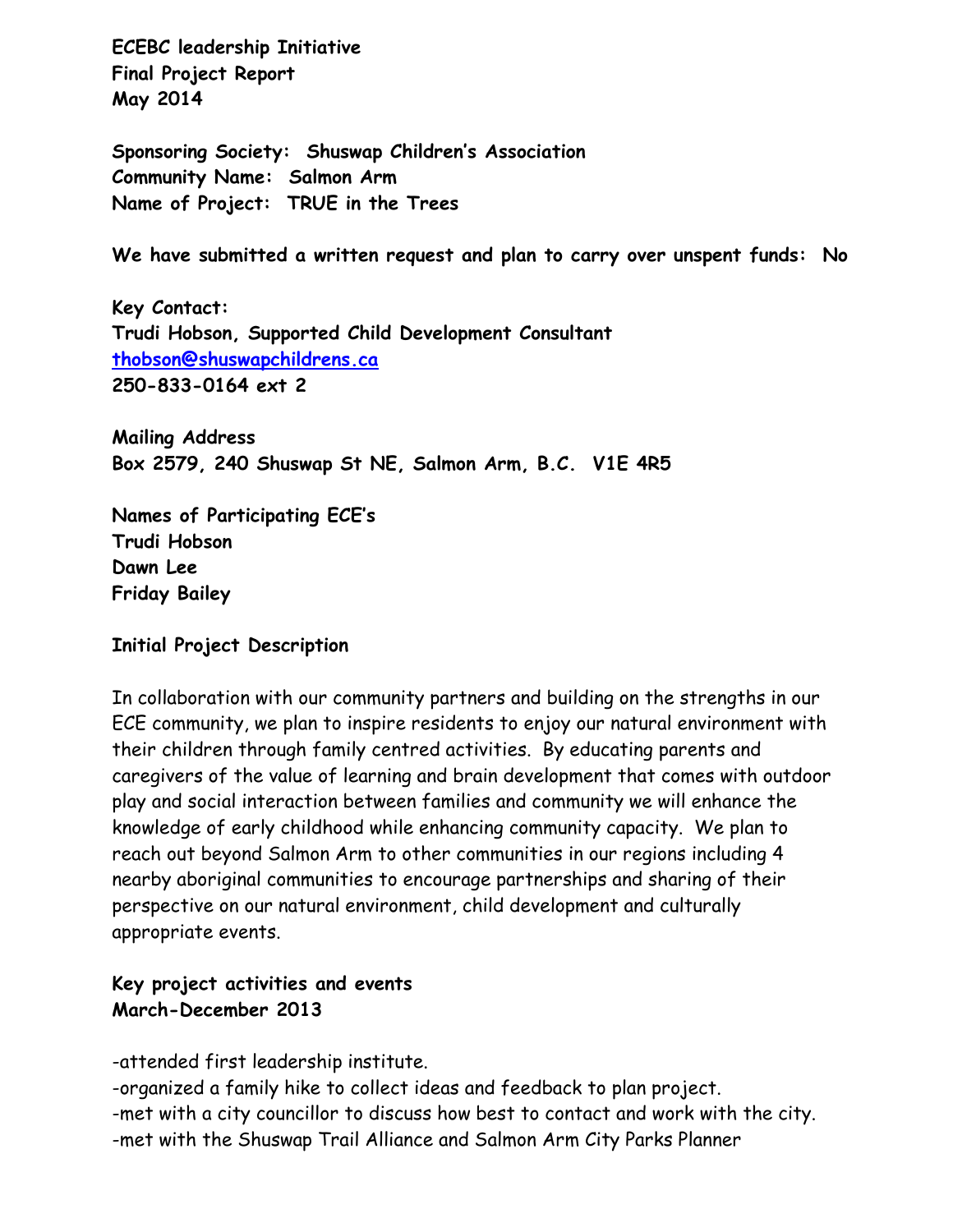to propose putting signs in Little Mountain Park (we were informed that this park was already targeted and funded for new signs and subsequently offered a different park that the city would like to improve).

-presented our revised plan (interpretive signage and outdoor musical instruments) to City Hall and received unanimous approval.

-designed "I Love the Shuswap" book. Gave away books and binoculars at July 1 Canada Day Festival.

-ordered instruments and donated the whale drum to Roxy Roth (music therapist) for use until installation including an event for the Salmon Arm summer library program.

-presented to Rotary Club to advocate for their assistance with installation of instruments and signs.

-Treasure Rock project begins (a side project to decorate and hide rocks in the park forest for people to find).

-designed and ordered first2 signs.

- installed signs and instruments with Rotary volunteers (5 bongo drums and 2 signs).

\*attended second leadership institute.

# **January – June 2014**

-partnered with School District #83 and Literacy Alliance of the Shuswap to present the documentary movie "Play Again" during Unplug and Play week. -attended School District parent training evening with the School District "Healthy School Coordinator" on "Self-Regulation" with a display of our project.

-hosted the "\$10/day presentation" three times with Emily Mlieczko (City Hall, public presentation and Salmon Arm Social Issues Committee).

-attempted phone and e-mail communication with local aboriginal connection (we never did get a response).

-designed and ordered remaining 4 signs.

-wrote an article for the ECEBC journal.

-partnered with local after school program to oil the xylophone.

-installed xylophone, whale drum and remaining signs with Rotary volunteers.

-hosted TRUE in the Trees Day. Gave away binoculars, "I Love the Shuswap" books and bubbles for every child. Special guest speaker Bridgette Alomes from Natural Pod .

-attended third leadership institute and ECEBC conference

-reported to Shuswap Children's Association at the AGM